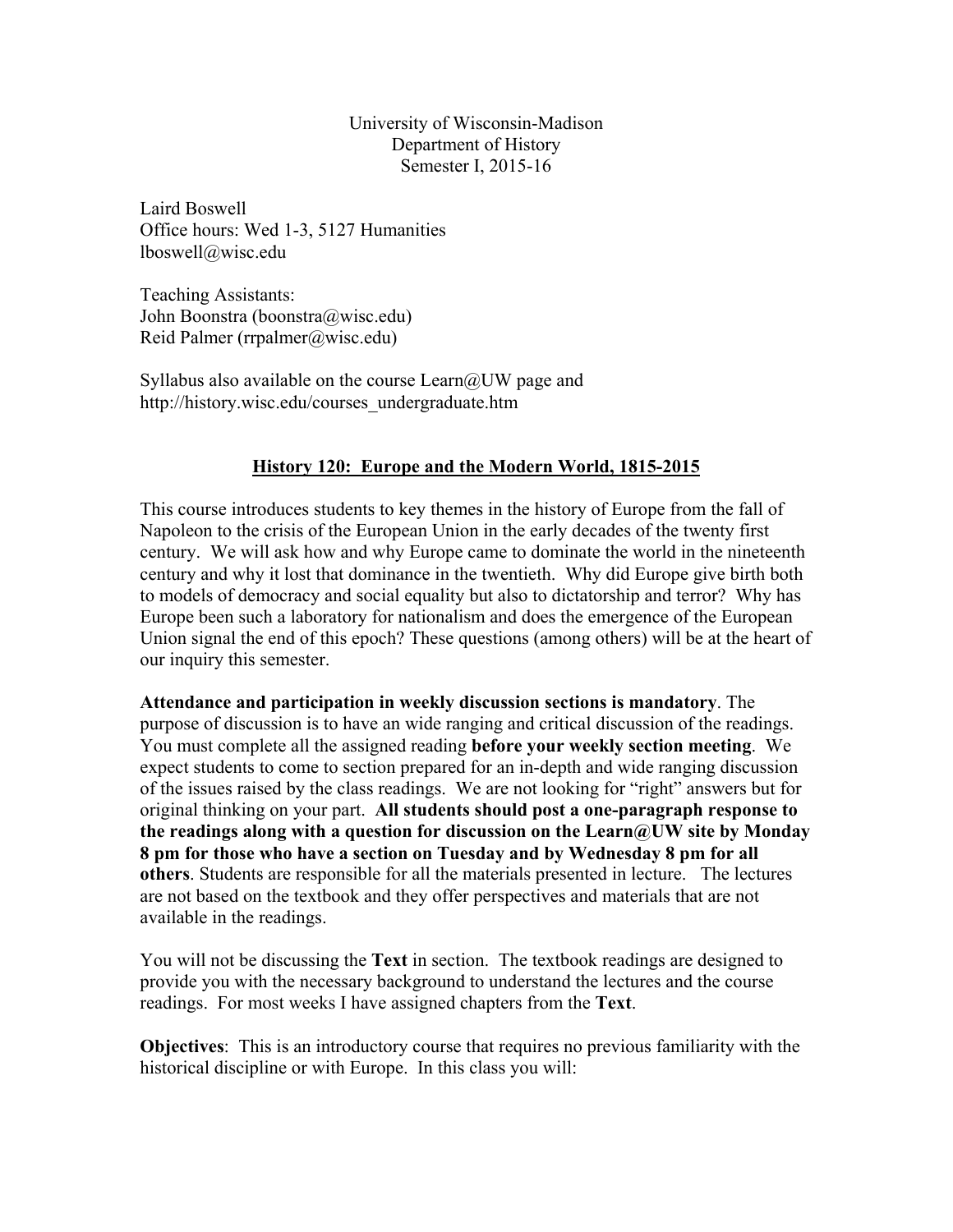- Learn how to distinguish primary and secondary sources
- Learn how to make concise arguments (1 sentence; 1 page)
- Learn how to make clearly written and persuasive interpretation of the past
- Learn how to use different kinds of sources (primary sources; novels; secondary sources) in support of your arguments and interpretations
- Gain an in-depth understanding of the main themes in the political, cultural and social history of Europe from the fall of Napoleon to the twenty first century.
- Understand the relationship between the present and the past.

**Requirements**: There will be one in class midterm (October 23), one two-hour final examination, and a map quiz that will be given in section. In addition all students are required to write **three** fifty word sentences in answer to a question, **three** one page response papers on documents, and **two** 6-page papers on assigned topics. Papers will be based on the readings and the lectures and require no outside research.

**Grading** will be based on the examinations, the papers, as well as your participation in the discussion sections. The exams count for 30% of the grade (midterm  $= 10\%$ ; final  $=$ 20%), the papers 40%, and discussion 30%. The discussion grade will be attributed by your TA and will be based on attendance, participation in discussion, the Learn@UW posts, the 3 one-page papers, the 3 fifty word sentences, and the map quiz. Students who miss more than one discussion section without a valid excuse will lose points on their section grades. Those who attend only a few section meetings during the semester place will fail this component of the class and place themselves at a high risk of failing the class altogether.So be forewarned!

**We expect you to hand in your own work** and not to borrow sentences or sentence fragments from books, articles, or the web. In other words, all your sentences should be of your own making (if you use more than three successive words from a book, you should put them in quotation marks). Students are urged to familiarize themselves with the rules and guidelines concerning plagiarism -- any cases of plagiarism or cheating will be dealt with severely. Downloading material from the web and claiming it as your own is a form of plagiarism. To learn more about quoting and paraphrasing check the Writing Center's excellent tips at http://www.wisc.edu/writing/Handbook/QuotingSources.html Further information on the University's policies on plagiarism can be found at http://www.students.wisc.edu/doso/docs/uws\_chapter\_14.pdf .If you are unclear about what you should or should not be doing, please don't hesitate to ask.

**The History Lab:** New this semester, the History Lab is a resource center where experts (PhD students) will assist you with your history papers. No matter your stage in the writing process—choosing a topic, conducting research, composing a thesis, outlining your argument, revising your drafts—the History Lab staff is here, along with your professors and teaching assistants, to help you sharpen your skills and become a more successful writer. Sign up for a one-on-one consultation online: http://go.wisc.edu/hlab

**Electronic devices**. Please **turn off** all electronic devices (including laptops) during lecture. There is a growing body of evidence that suggests that students learn more when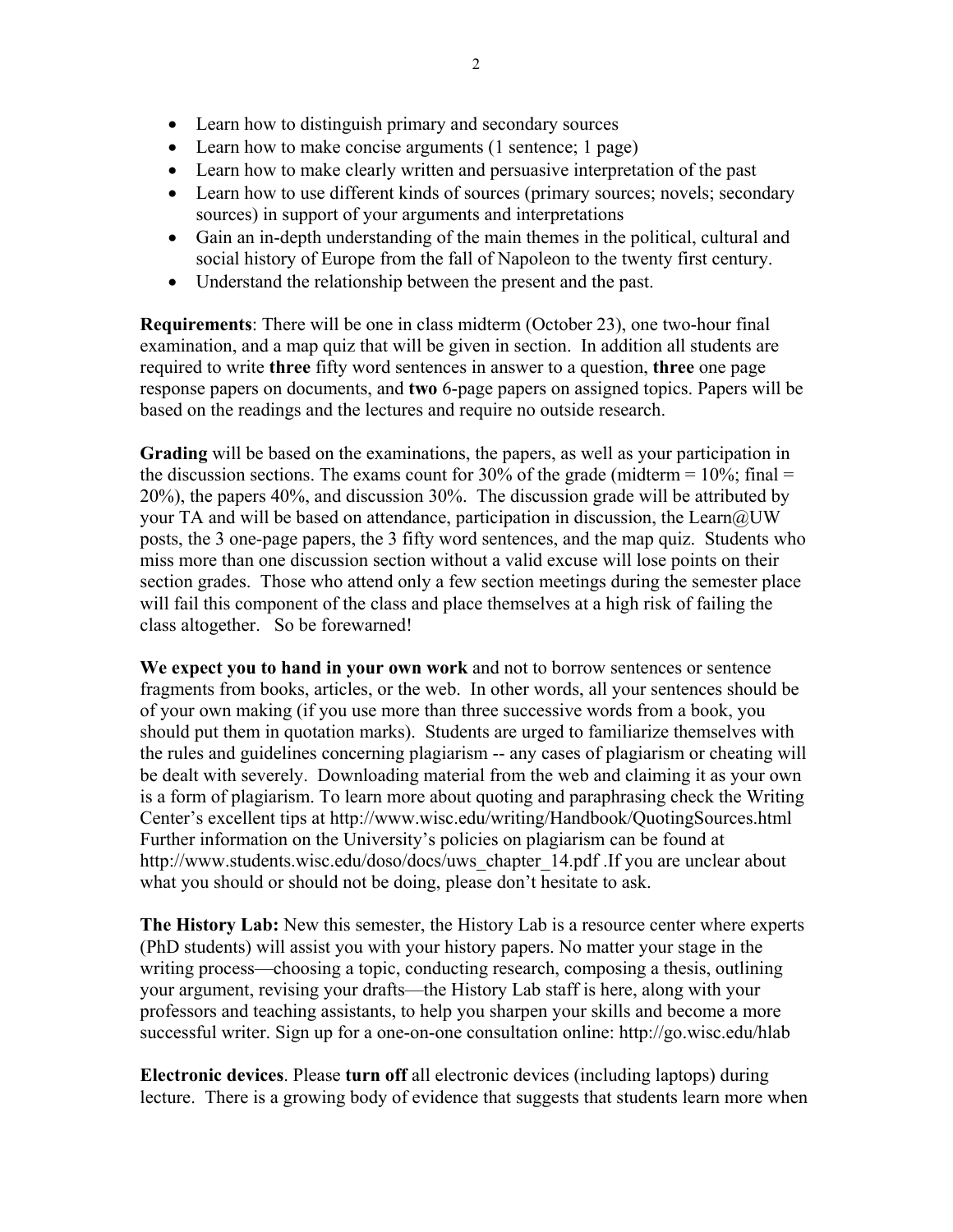they take notes by hand and they perform better than students who are electronically connected. Laptops can be distracting both for the user (who is often tempted to surf the web) and for his or her neighbors. Multitasking is not conducive to learning. During lecture and discussion you should focus on the material and keep outside distractions to a minimum.

**Accommodations**: Students needing special accommodations for their course work should contact the instructor.

**Office Hours**: I will hold office hours Wednesday from 1 to 3. You can also speak with me after class or send me an email to set up an alternative meeting time. I'm always happy to meet with you to discuss the class.

The following books are **required** and can be purchased at the bookstore of your choice. They have also been placed on 3-hour reserve at Helen C. White Library.

Karl Marx, The Communist Manifesto (Penguin Books) Erich Maria Remarque, All Quiet on the Western Front (Ballantine books) Joseph Conrad, Heart of Darkness (Signet Classics) Giuseppe di Lampedusa, The Leopard (Pantheon Books) Arthur Koestler, Darkness at Noon (Scribner's) Christopher Browning, Ordinary Men: Reserve Police Battalion 101 and the Final Solution in Poland (Harper Perennial) Slavenka Drakulić, How we Survived Communism and Even Laughed (Harper Collins) Lynn Hunt, Thomas Martin, Barbara Rosenwein, R. Po-Chia Hsia, Bonnie Smith, The Making of the West: Peoples and Cultures. Fourth Edition Vol C: Since 1740 (Bedford/St. Martin's, 2009) (**Text**) Sources of The Making of the West: Peoples and Cultures. Vol II: Since 1500 (Fourth Edition, 2012)

# **Unless otherwise noted readings can be found in Sources of the Making of the West.**

**Week 1** (September 2, 4) Introduction

Introductory Remarks History and Geography

# **Thursday sections will meet**. No reading assignments

**Week 2** (Labor Day; September 9, 11) Consequences of the Revolution and the Napoleonic Wars

The Legacy of the French Revolution and Napoleon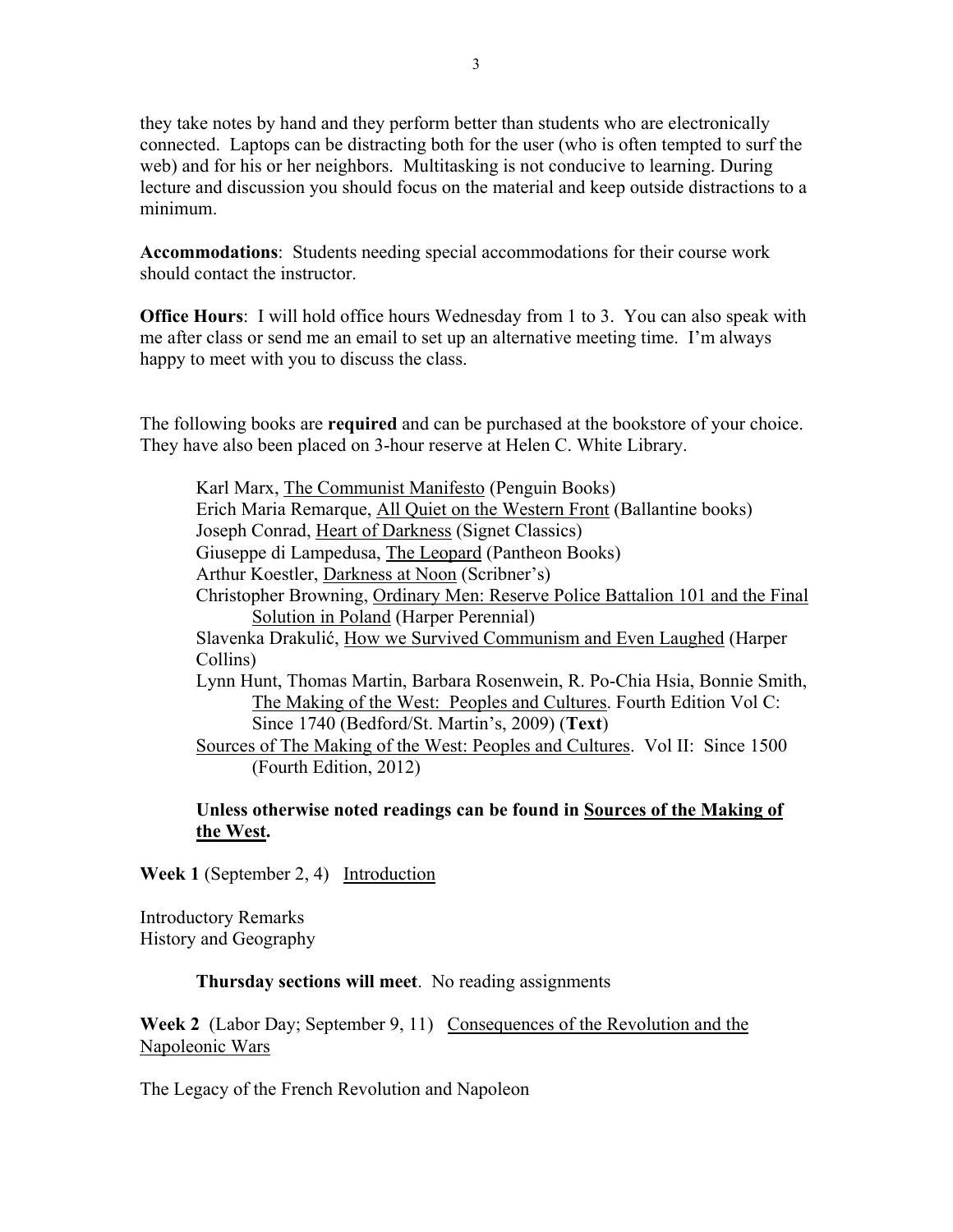Europe in 1815: Diplomacy and the Balance of Power

Text: Chapters 19, 20 Section: Abbé Siéyès, "What is the Third Estate?" (112-116); French National Assembly, "The Declaration of the Rights of Man and Citizen" (117-20); Maximilien Robespierre, "Report on the Principles of Political Morality" (124- 127); Olympe de Gouges, "Declaration of the Rights of Women" (120-24); Abd al-Rahman al-Jabartî, "Napoleon in Egypt" (134-37).

**Week 3** (September 14, 16, 18) Political Reaction and Economic Revolution

Restoration and Reaction The Agricultural Revolution The Industrial Revolution

> Text: Chapter 21 Section: Metternich, "Results of the Congress at Laybach" (137-40); Peter Kakhovsky, "The Decembrist Insurrection in Russia," (140-43)

### **50 word sentence due in section**

**Week 4** (September 21, 23, 25) Workers and Revolution

Socialism The Working Class The Revolutions of 1848

> Section: Marx, The Communist Manifesto (Read the entire Manifesto of the Communist Party); Friedrich Engels, "Draft of a Communist Confession of Faith" (161-65). "Factory Rules in Berlin" (151-54)

### **1 page paper on documents due in section**

**Week 5** (September 28, 30, October 2) Creating Nations

The Birth of Modern Italy Germany becomes a Nation Peasants and Rural Society

> Text: Chapter 22 Section: Giuseppe di Lampedusa, The Leopard

**Week 6** (October 5, 7, 9) Private Life

Liberalism and Conservatism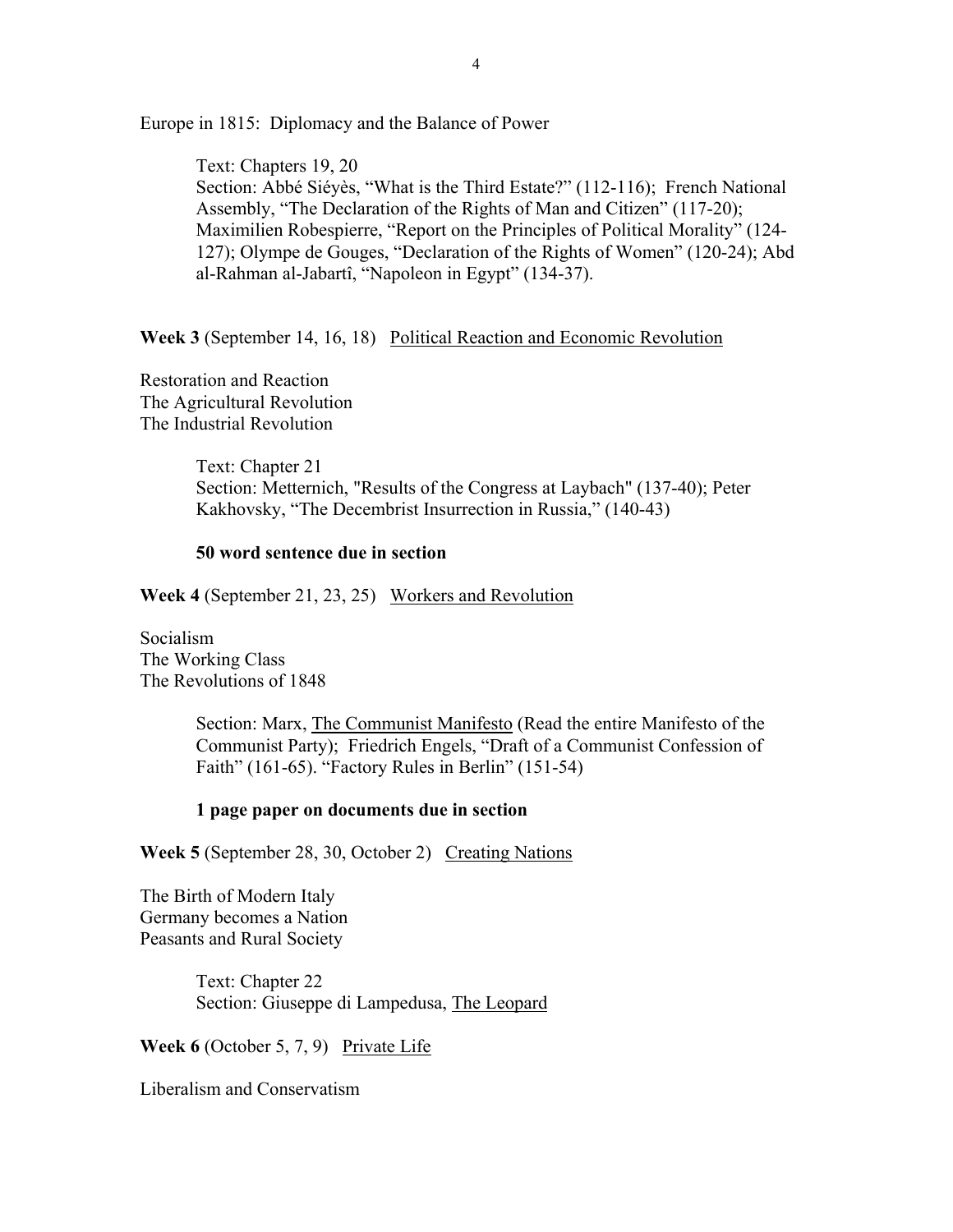Private Life: Consumption and Culture Private Life: Religion

> Section: Rudolf von Ihering, "Two Letters" (176-78); Camillo di Cavour "Letter to King Victor Emmanuel," (174-76) Otto von Bismarck, "Reflections and Reminiscences" (Learn@UW); J. S. Mill, "On Liberty" (Learn@UW)

## **50 word sentence due in section**

**Week 7** (October 12, 14, 16) Imperialism

# **\*\*\* 6 page paper due October 14 in class \*\*\***

Women and Society, 1815-1914 Europe's Colonial Empires, 1880-1914 Dictatorships and Autocracies, 1852-1914

## **In class map quiz, October 16 (15 minutes): Study maps in textbook pp. 660, 669, 689, 730, and 733.**

Text: Chapter 23 Section: Margaret Bonfield, "A Life's Work" (190-200); Emmeline Pankhurst, "Speech from the Dock" (215-17); Sarah Stickney Ellis, "Characteristics of the Women of England" (154-57)

**Week 8** (October 19, 21, 23). The Great War

The Origins of World War I Review **Midterm (Oct 23)** 

> Text: Chapter 24 Section: Joseph Conrad, Heart of Darkness; Chinua Achebe, "An Image of Africa," Research in African Literatures 9 (1978), 1-15 (Learn@UW).

**Week 9** (October 26, 28, 30) Revolutions of Left and Right

The Great War, 1914-18 The Russian Revolution. The Rise of Italian Fascism

> Text: Chapter 25. Section: Erich Maria Remarque, All Quiet on the Western Front

### **1 page paper on documents due in section**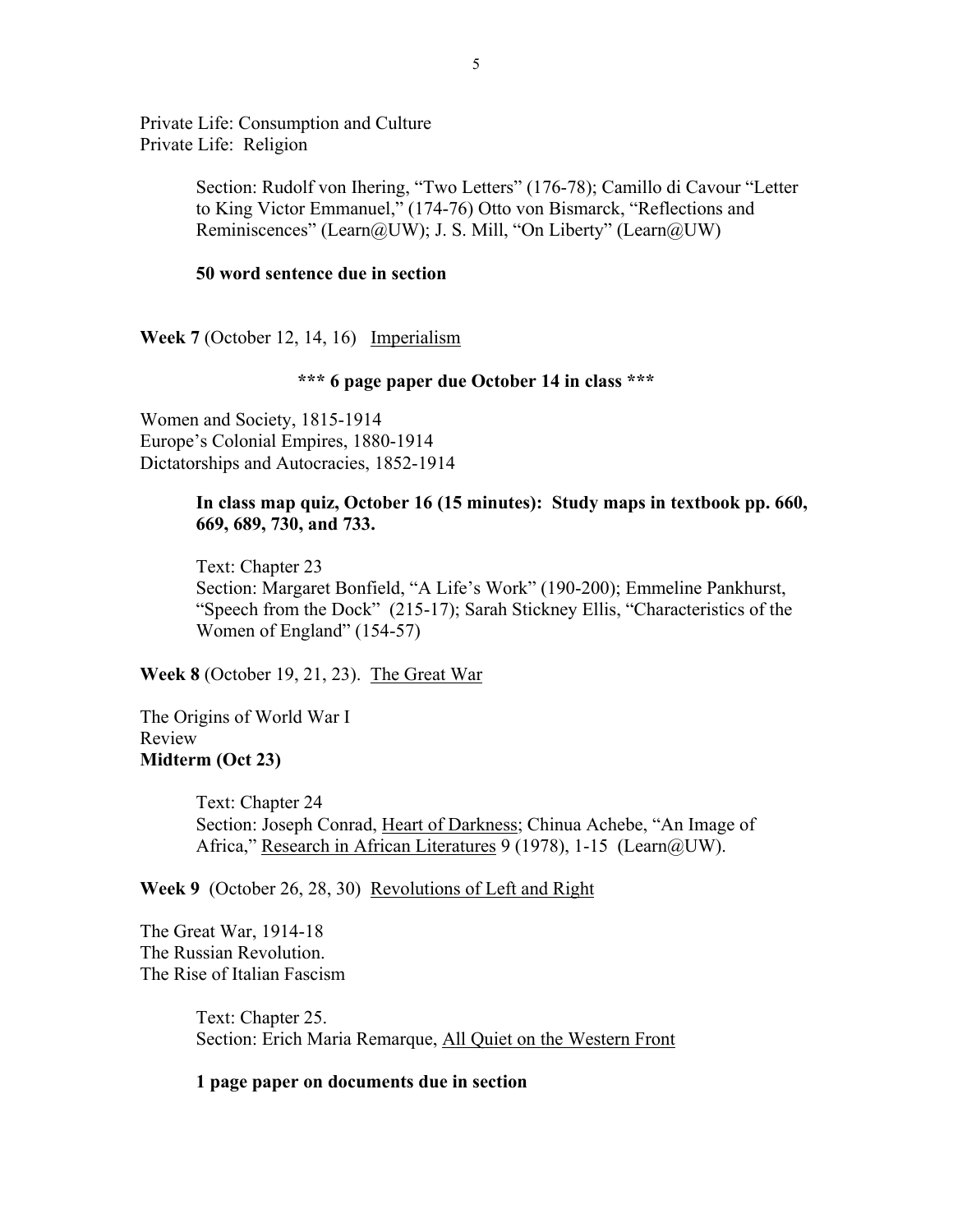**Week 10**. (November 2, 4, 6) Fascism and Communism

Hitler and National Socialism Stalinism Modernism

> Text: Chapter 26 Section: Benito Mussolini, "The Doctrine of Fascism" (235-39); Adolph Hitler, "Mein Kampf," (240-242); Joseph Goebbels, "Nazi Propaganda Pamphlet" (243-45)

## **50 word sentence due in section**

**Week 11**. (November 9, 11, 13) The Coming of the Second World War

The Crisis of European Democracy The Spanish Civil War Appeasement and the Coming of World War II

Section: Arthur Koestler, Darkness at Noon

**Week 12** (November 16, 18, 20) From the World War to the Cold War

World War II The Holocaust: the Destruction of European Jewry Europe Divided: The Cold War

Section: Christopher Browning, Ordinary Men, 1-113

**Week 13** (November 23, 25) The European Turn

**\*\*\*6 page paper due November 23 by 5 pm in your TA's box\*\*\*** 

Decolonization European Unification **Happy Thanksgiving!** 

> **Tuesday sections do not meet this week**  Text: Chapter 27

**Week 14** (Nov 30, December 2, 4) The Collapse of Communism

The Welfare State and its Critics German Reunification The End of the "Popular Democracies"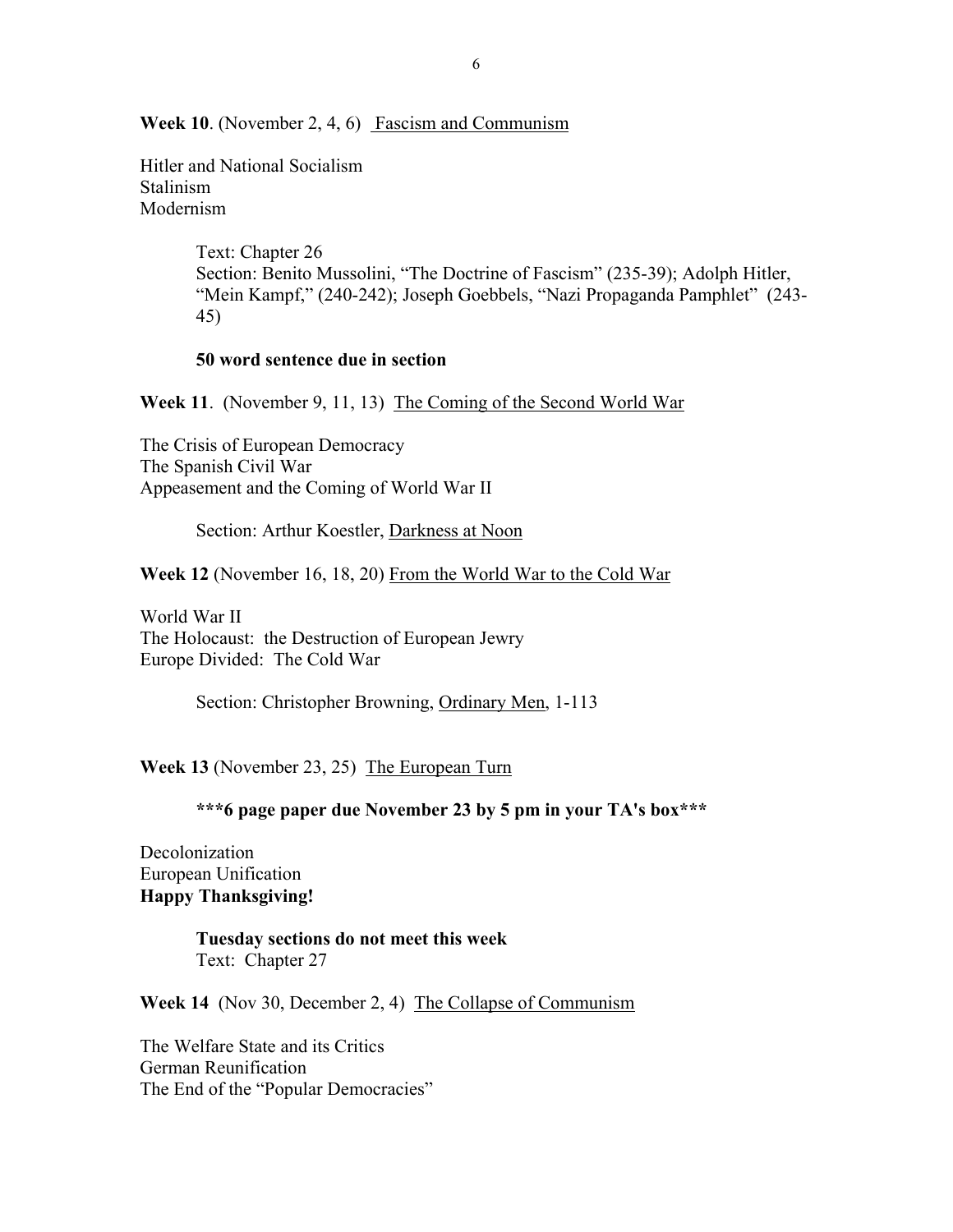Text: Chapter 28. Section: Browning, Ordinary Men, 115-223

# **1 page paper explaining why the Ordinary Men are not guilty**

Week 15 (December 7, 9, 11) The Rebirth of Nationalism and the Future of Europe

The Collapse of the Soviet Empire A Continent of Immigrants? Immigration and European Identity From the Rebirth of Nationalism to the Crisis of the European Union

> Text: Chapter 29 Section: Slavenka Drakulić, How we Survived Communism and Even Laughed (Harper Collins). 1-132, 169-89

**Week 16** (December 14)

What Future for Europe?

**Tuesday sections meet this week** 

**Final Exam: Wednesday December 17, 5:05 PM**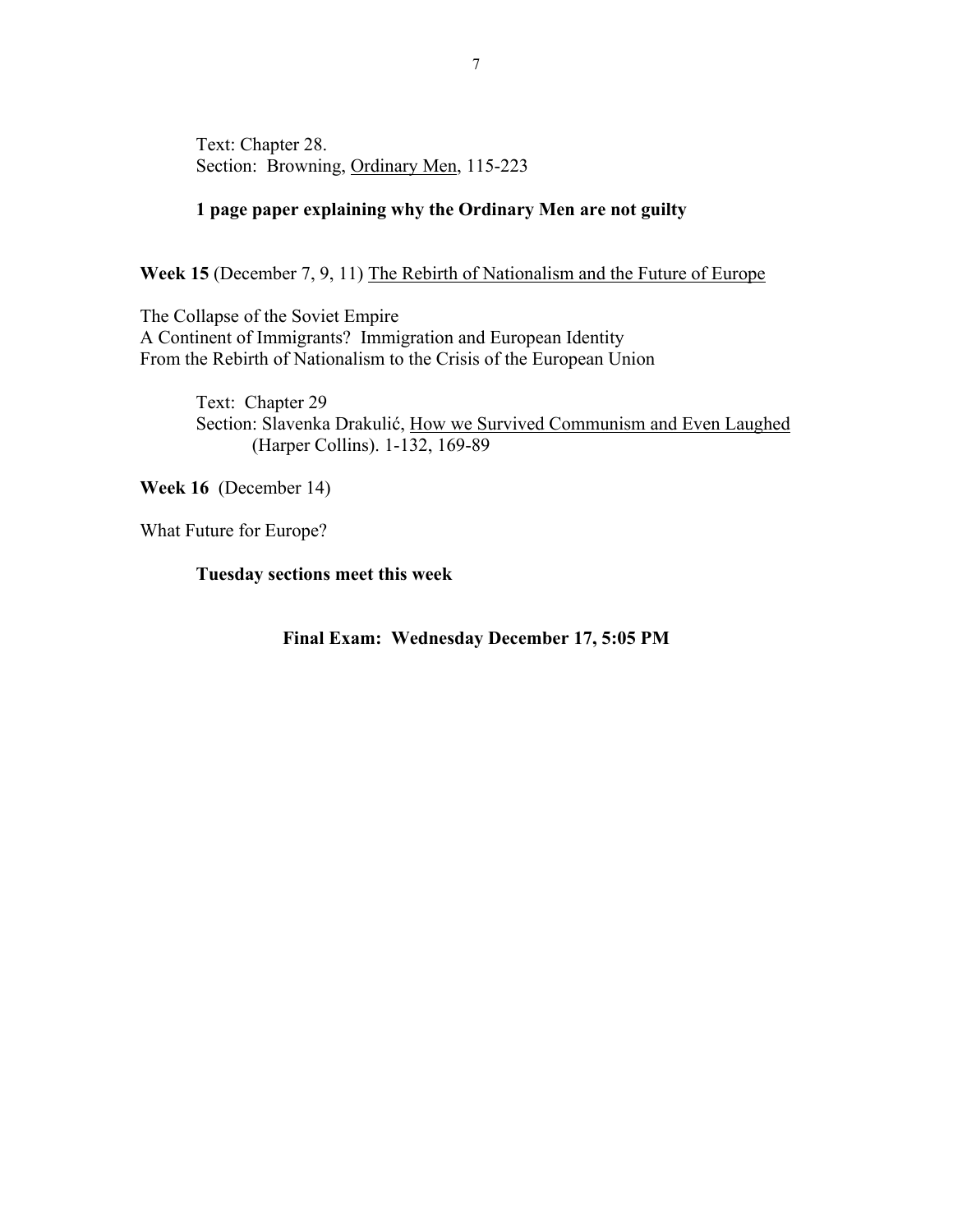### Goals of the History Major

The goal of the history major is to offer students the knowledge and skills they need to gain a critical perspective on the past. Students will learn to define important historical questions, analyze relevant evidence with rigor and creativity, and present convincing arguments and conclusions based on original research in a manner that contributes to academic and public discussions. In History, as in other humanistic disciplines, students will practice resourceful inquiry and careful reading. They will advance their writing and public speaking skills to engage historical and contemporary issues.

To ensure that students gain exposure to some of the great diversity of topics, methodologies, and philosophical concerns that inform the study of history, the department requires a combination of courses that offers breadth, depth, and variety of exposition. Through those courses, students should develop:

- 1. Broad acquaintance with several geographic areas of the world and with both the pre-modern and modern eras.
- 2. Familiarity with the range of sources and modes through which historical information can be found and expressed. Sources may include textual, oral, physical, and visual materials. The data within them may be qualitative or quantitative, and they may be available in printed, digital, or other formats. Modes of expression may include textbooks, monographs, scholarly articles, essays, literary works, or digital presentations.
- 3. In-depth understanding of a topic of their choice through original or creative research.
- 4. The ability to identify the skills developed in the history major and to articulate the applicability of those skills to a variety of endeavors and career paths beyond the professional practice of history.

### Skills Developed in the Major

#### *Define Important Historical Questions*

- 1. Pose a historical question and explain its academic and public implications.
- 2. Using appropriate research procedures and aids, find the secondary resources in history and other disciplines available to answer a historical question.
- 3. Evaluate the evidentiary and theoretical bases of pertinent historical conversations in order to highlight opportunities for further investigation.

#### *Collect and Analyze Evidence*

- 1. Identify the range and limitations of primary sources available to engage the historical problem under investigation.
- 2. Examine the context in which sources were created, search for chronological and other relationships among them, and assess the sources in light of that knowledge.
- 3. Employ and, if necessary, modify appropriate theoretical frameworks to examine sources and develop arguments.

#### *Present Original Conclusions*

- 1. Present original and coherent findings through clearly written, persuasive arguments and narratives.
- 2. Orally convey persuasive arguments, whether in formal presentations or informal discussions.
- 3. Use appropriate presentation formats and platforms to share information with academic and public audiences.

#### *Contribute to Ongoing Discussions*

- 1. Extend insights from research to analysis of other historical problems.
- 2. Demonstrate the relevance of a historical perspective to contemporary issues.